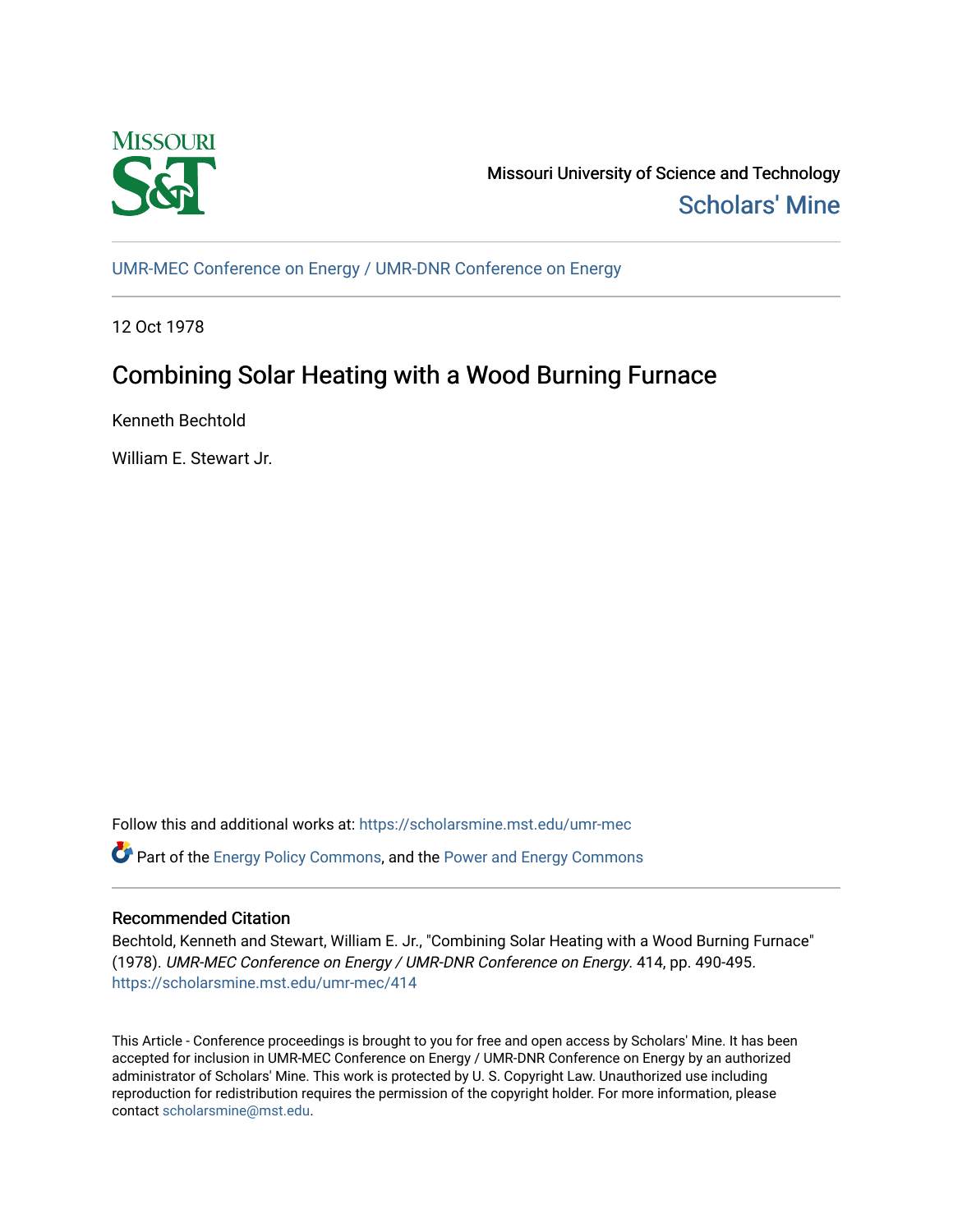## **COMBINING SOLAR HEATING WITH A WOOD BURNING FURNACE**

**Kenneth Bechtold Lone Star Industries Bonner Springs, Kansas**

**and**

## **W.E. Stewart, Jr. University of Missouri-Kansas City Kansas City, Missouri**

## **Abstract**

**The objective is to minimize the use of high-cost heating fuels in rural areas with the assistance of a wood burning furnace and a solar collector.**

**It was discovered that when the output of a wood burning furnace can be diverted into a solar storage battery, more useful heat can be supplied to a house with little extra inconvenience to the homeowner. The total amortized system of the wood burning furnace combined with the solar system will be less than if the systems were operated independently.**

## **1. INTRODUCTION**

**In rural areas heating fuels can be costly. Low-cost fuels, such as natural gas, are usually not available. Other fuels, such as oil, propane, and electricity, are much higher because of increased transportation and handling costs. Alternate sources of energy, such as solar or wood burning, are more practical in rural areas. From an economical standpoint, these alternate fuels are more valuable to the customer because of the higher cost of the conventional fuels.**

**A country home is currently under construction west of Bonner Springs, Kansas. The objective was to minimize or eliminate the use of a propane fueled furnace with the assistance of a solar collector and a wood burning furnace. Wood burning furnaces have a high Btu capability, but they have very poor control capabilities. Most active solar** **collectors have good heat storage and control characteristics but generally are not high in their Btu output. After predicting the heating requirements of this house, the plan was to find a way to combine the two systems into one with both good Btu output and good controllability.**

### **List of Symbols (in order of appearance)**

| Q  | <b>Heat</b> loss                          | Btu/hr             |
|----|-------------------------------------------|--------------------|
| A  | Area of partition                         | sq ft              |
| ΔT | Change of temperature<br>(inside-outside) | F                  |
| R  | Thermal resistance                        | (hr)(sq ft)(F)/Btu |
| h' | Surface coefficients<br>on inside wall    | Btu/(hr)(sq ft)(F) |
| x  | Thickness of insulator                    | in                 |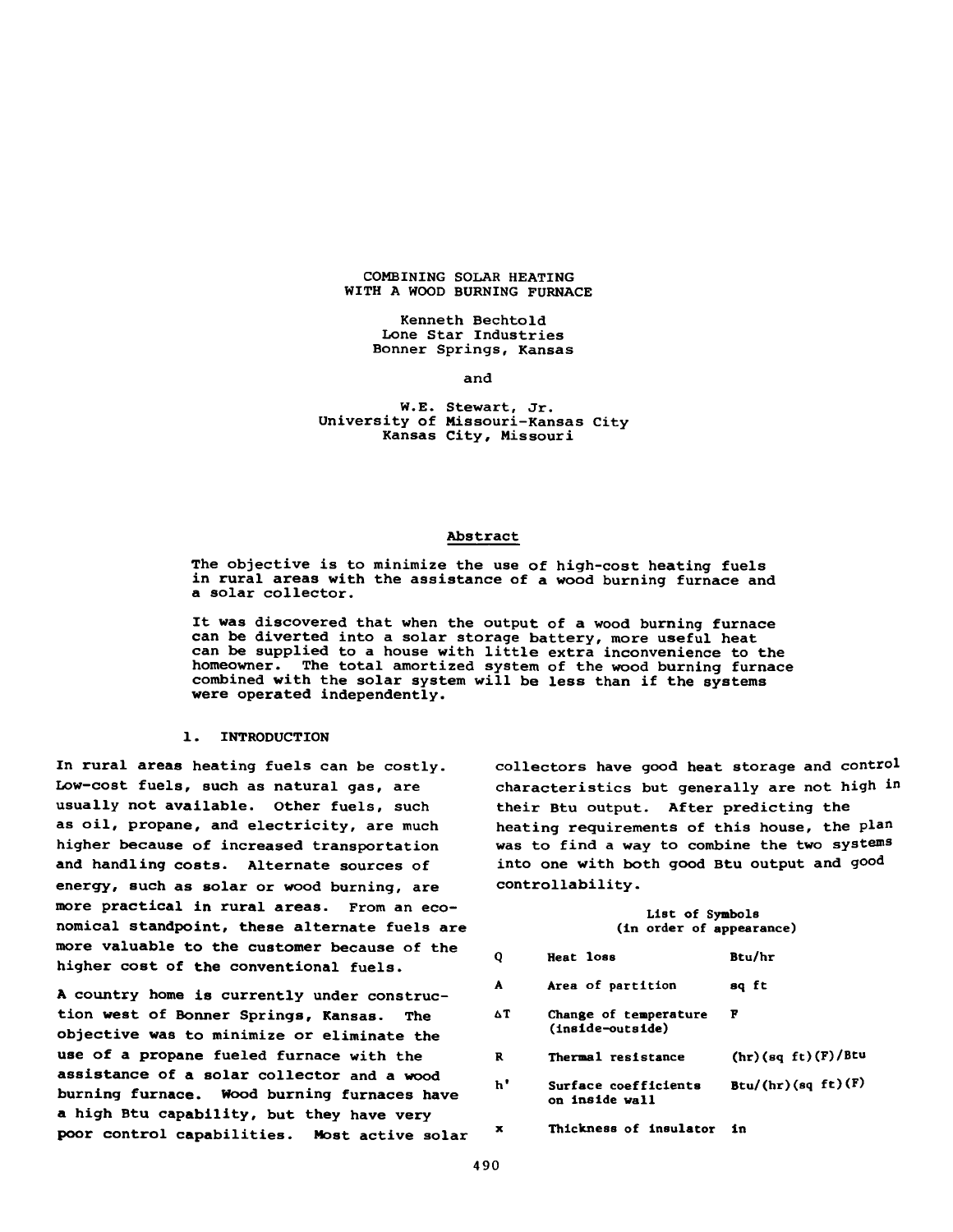| k     | Thermal conductivity                         | Btu/(hr)(sq ft)(f)/(in) |
|-------|----------------------------------------------|-------------------------|
| C     | Thermal conductance                          | Btu/(hr)(sq ft)(F)      |
| h"    | Surface coefficient<br>on outside wall       | Btu/(hr)(sa ft)(F)      |
| h     | Change of enthalpy                           | Btu/1b                  |
| V     | Air flow                                     | cu ft/hr                |
| v     | Specific volume                              | cu ft/lb                |
| L     | Length of crack                              | ft                      |
| n     | <b>Efficiency</b>                            | z                       |
| Scol1 | Installation cost of<br>collector            | \$                      |
| Sw.f. | Installation cost of<br>wood burning furnace | Ś                       |
|       | \$f.s. Annual fuel savings                   | S                       |
| 1     | Annual fuel increase                         | z                       |
| N     | Payback time                                 | years                   |

## 2. BACKGROUND OF THEORY

**Before any heating units can be selected, the heating requirements must be predicted. For solar calculations, daily averages of both heating needs and collector outputs are desirable. If these are calculated on a monthly basis, fairly reasonable results can be obtained.**

**Heat loss per degree temperature drop (Q/aT) is calculated for the structure. The average daily requirements for each month can be calculated by multiplying Q/a T by the average temperature drop for that month.**

**Heat will flow through each partition according to the following equation:**

 $Q/\Delta T = A/R$ **where R =**  $1/h' + x/k + 1/C = 1/h'' + ...$  **\*** 

**The value of R is for total thermal resist- \*nce of the partition. The terms chosen are Appropriate to each type of building material which makes up the partition.**

**is also lost from the structure due to** infiltration. The crack method is commonly **used. This includes measuring the feet of cracks around windows, doors, etc., and multiplying this by the value of air assumed\*\***

> **\* See Table 1. \*\* See Table 2. \*\*\* See Tables 3 and 4.**

**to be flowing through each foot of crack. The heat loss due to infiltration is:**

$$
Q/\Delta T = h(\dot{V})/v(\Delta T).
$$

From the above equation,  $Q/\Delta T$  is not constant. **However, by calculating this for an average outside temperature and humidity, it will be within 10% of the values**  $(Q/\Delta T)$  **at the temperature extremes.\*\***

**The average monthly heating requirements for an area can be found in the ASHRAE Handbook of Fundamentals or many solar heating texts (1). These are listed in Degree-Days with a base of 65°F. By multiplying the monthly degree-day data by Q/a T of the structure, the average daily and average monthly heating requirements can be determined when using the appropriate conversion factors.**

**Collector performance is based on the average daily output for 270-day heating season in each locality. Unfortunately, the monthly daily average and the seasonal daily averages are different. By obtaining mean daily insolation data for each month and dividing these by the average daily insolation for the nine-month season, the resulting factors can be applied to the manufacturer's rating to get the collector output for each month.**

**To compare collector performances, the monthly outputs must be compared with the monthly requirements to find the monthly output utilized. Their total is the useful energy contributed by the collector during a heating season. Dividing a collector (or group of collectors) installation cost by their total useful energy output, their comparative values can be assessed.\*\*\***

**Wood burning furnaces can be compared the same way, except there is no need for a monthly basis comparison because a cord of wood supplies the same heat value each month. A wood burning furnace is inexpensive, so it is sized to handle 100% of the heating requirements on the worst day. This becomes the backup system and thereby eliminates the need for a conventionally fueled furnace.**

**After both the collector and wood burning**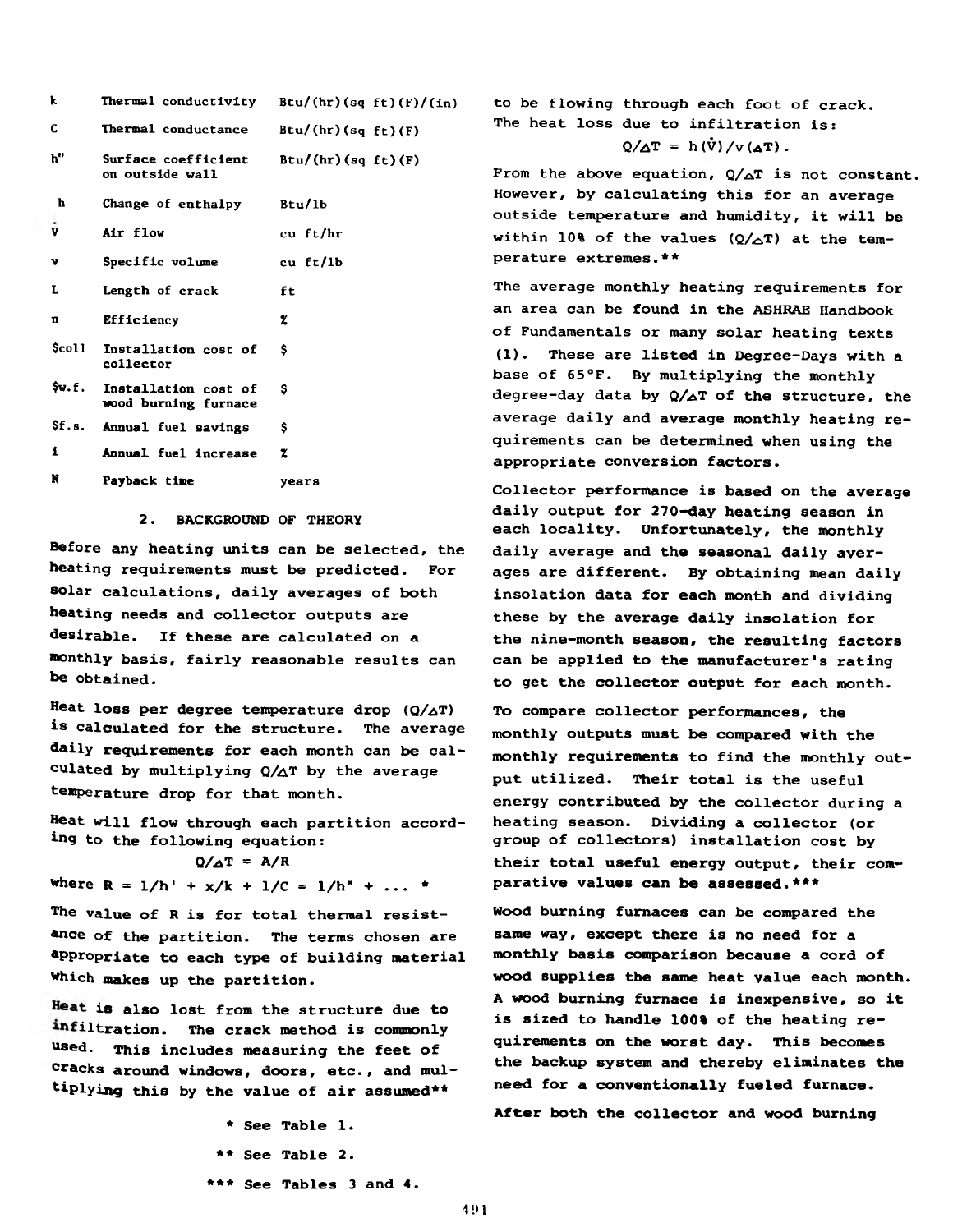**furnace have been selected, the annual savings on the conventional heating fuel minus the annual cost of the wood must be compared to the installation costs. This will give the payback time for the system.\***

**In the wood burning furnace, the heat will build up and must be carried away whether the house needs the heat or not. Instead of opening the windows, the excess heat can be moved into storage to be used later. The resulting additional fuel savings can be determined by how much of this excess heat is used later. The total cost of the combined heating system can be reduced for a better payback time.\*\***

## **3. DISCUSSION OF RESULTS**

**The data indicates savings in operating the wood burning furnace in series with the solar collector and storing excess heat from the furnace. The percentage of 14.2% of excess heat with a .72 utilization factor assumed would vary considerably due to the individual operating the system. This unity also provides a means of controlling the temperature fluctuation.**

**A diligent individual could probably keep the collector storage temperature closer to its optimum temperature and further decrease wood consumption.**

**The payback time (8% and 16% annual fuel increase) was provided for comparison purposes only. There is a loan cost which must be absorbed before the payback time can be decreased due to fuel increases.**

**The rock storage battery was selected because of the lower maintenance and longer service life. The payback time, of course, must be shorter than the service life of the unit. For this problem the most efficient collector must be used because the payback time is nearly as long as the service life.\*\*\***

**If the house had to be all electric, the energy cost would be 4.24/KWH for this house.**

> **\* See Table 5. \*\* See Table 6. \*\*\* See Table 6. \*\*\*\* See Appendix, Note 1.**

**Electricity at 100% efficiency would be 1.98 times more expensive than propane at 60% efficiency. The payback in Table 6 would be almost one-half, which would make this system attractive. Two International Solarthermics collectors will provide 47% of the house requirement, where one Model 160 collector provides 28% of the annual heating. The efficiency of two collectors is lower because of the utilization factor, but they may be justified because of operating in a shorter payback time period.**

**On the other hand, if this house were in Bonner Springs, Kansas, rather than several miles outside of town, natural gas would be available at \$1.49/mcf 8 920kBtu/mcf and n = .6. The cost using natural gas for this house would be 2.3 times less expensive than propane; and therefore it would be nearly impossible to justify any sort of alternate energy source.**

**These comparisons are based purely on the economics of the individual homeowner(7). There may be community welfare considerations which may influence a citizen to go with the alternate energy sources, even though they are not economical.**

## **TABLE I**

**Heat Loss (Conduction) • A/R**

| Construction            | 贝索大大大 | A<br>sq ft | $Q/\Delta T$<br>Btu/<br>$(hr)$ (P) |
|-------------------------|-------|------------|------------------------------------|
| Frame Walls             | 18.02 | 1,484      | 82.35                              |
| Windows (double glass)  | 1.64  | 132        | 80.52                              |
| Windows (single pane)   | .88   | 23         | 25.99                              |
| Doors                   | 2.388 | 72         | 30.00                              |
| Exposed Concrete Walls  | 1.575 | 386        | 245.00                             |
| Covered Conc.Walls (7') | .93   | 1.161n.ft. | 125.30                             |
| Covered Conc.Walls (5') | 1.11  | 55ln.ft.   | 49.50                              |
| Covered Concrete Walls  |       |            |                                    |
| (Basement Floor)        | 20.   | 1,581      | 21.00                              |
| Attic                   | 41.58 | 1,696      | 41.58                              |
| Side Boards             | 6.024 | 160        | 26.56                              |
|                         |       |            | 727.8Btu                           |
|                         |       |            |                                    |

**R - (hr)(sq ft)(F)/Btu**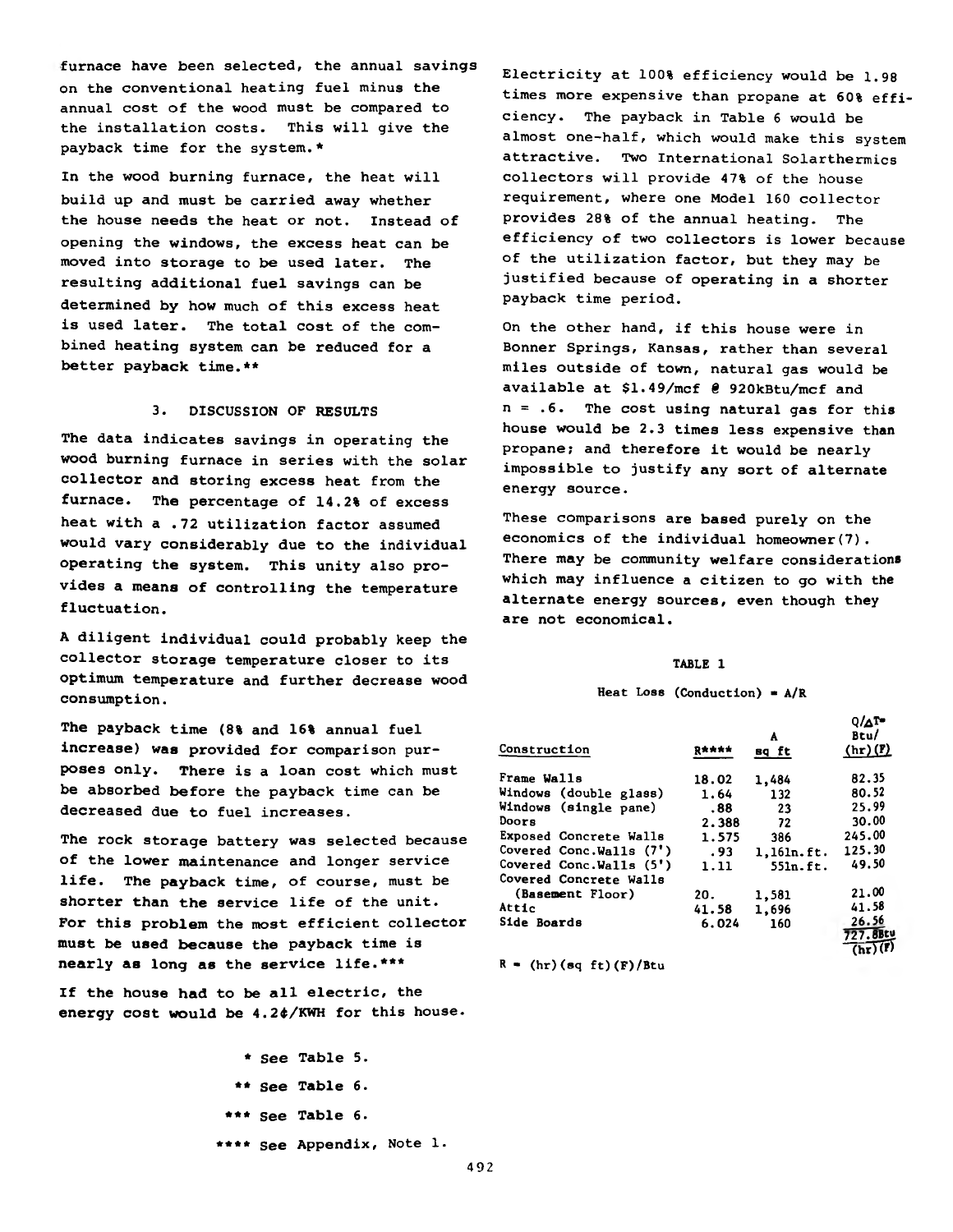## **Heat Los8 (Infiltration)\* Installation: \$4,400\*\*\*\***

| Location             | $V/L$ cu ft<br>(hr)(ft) | L(f <sub>t</sub> ) | $\overline{V}$ cu ft/hr   | Cost: $$4,400/27.2MBtu/yr. = $162/MBtu/yr.$ |                 |                        |            |
|----------------------|-------------------------|--------------------|---------------------------|---------------------------------------------|-----------------|------------------------|------------|
| Windows              | 15                      | 304                | 4.560                     |                                             | Daily<br>Output | Monthly Mont<br>Output | Outp       |
| Doors                | 100 each                | 80                 | 2,400                     | Month                                       | 1000 Btu        | MBtu                   | Utili      |
| Frame Masonry Joints | $door + 25$             | 192                | 960<br>$\overline{z}$ and | Sept.<br>Oct.                               | 174<br>123      | 5.2<br>3.7             | 1.0<br>3.7 |

$$
A/\ T = \frac{h(\bar{V})}{v(T)} = \frac{(28.1 - 9.8)(7920)}{12.5(75-35)} = \frac{290 \text{ Btu}^*}{(hr)(F)}
$$
 3an. 74 2.2 2.2 2.3  
Jen. 74 2.2 2.3

## **Average Monthly Insolation and Heating Requirements ISC Model 160**

# **Solar Daily Total Installation: \$4,900\*\*\*\***

| Month      | Radiation**<br>Langleys | Degree-<br>Days*** | Average<br>$1000$ Btu's | Monthly<br>Req.MBtu's | Cost: |       | $$4,900/33.0$ MBtu/yr. = \$148/MBtu/yr. |             |          |
|------------|-------------------------|--------------------|-------------------------|-----------------------|-------|-------|-----------------------------------------|-------------|----------|
| Sept.      | .432                    | 39                 | 32                      | 1.0                   |       |       | Daily                                   | Monthly     | Monthly  |
| Oct.       | .307                    | 220                | 173                     | 5.4                   |       |       | Output                                  | Output      | Output   |
| Nov.       | .226                    | 612                | 498                     | 14.9                  |       | Month | 1000 Btu                                | <b>MBtu</b> | Utilized |
| Dec.       | .157                    | 905                | 713                     | 22.1                  |       |       |                                         |             |          |
| Jan.       | .182                    | 1.032              | 812                     | 25.2                  |       | Sept. | 217                                     | 6.5         | 1.0      |
| Feb.       | .258                    | 818                | 713                     | 20.0                  |       | Oct.  | 154                                     | 4.7         | 4.7      |
| Mar.       | .342                    | 682                | 537                     | 16.6                  |       | Nov.  | 114                                     | 3.3         | 3.3      |
| Apr.       | .434                    | 294                | 239                     | 7.2                   |       | Dec.  | 79                                      | 2.5         | 2.5      |
| <b>May</b> | .528                    | <u> 109</u>        | 86                      | 3.4                   |       | Jan.  | 92                                      | 2.8         | 2.8      |
| Totals     | $.318$ Avg. 4, 711      |                    |                         | 115.8                 |       | Feb.  | 129                                     | 3.5         | 3.5      |
|            |                         |                    |                         |                       |       | Maw   | 1.72                                    | <b>C</b> 2  | $\sim$ 2 |

## **Comparing Collector Performances ISC 2 ea. Model 160**

**Cost: \$3,800/21.6MBtu/yr. - \$176/MBtu/yr. Daily Monthly Monthly**

|                 | 15                             | 304     | 4,560 |       | Daily<br>Output | Monthly<br><b>Output</b> | Monthly<br>Output  |
|-----------------|--------------------------------|---------|-------|-------|-----------------|--------------------------|--------------------|
|                 | 100 each                       | 80      | 2,400 | Month | 1000 Btu        | MBtu                     | Utilized           |
|                 | $door + 25$                    | 192     | 960   | Sept. | 174             | 5.2                      | 1.0                |
| asonry Joints   | 5                              |         | 7,920 | Oct.  | 123             | 3.7                      | 3.7                |
|                 |                                |         |       | Nov.  | 91              | 2.7                      | 2.7                |
|                 |                                |         |       | Dec.  | 63              | 2.0                      | 2.0                |
| h (Ÿ)<br>v ( T) | $=(28.1-9.8)(7920) = 290$ Btu* |         |       | Jan.  | 74              | 2.2                      | 2.2                |
|                 | $12.5(75-35)$                  | (hr)(F) |       | Feb.  | 103             | 2.8                      | 2.8                |
|                 |                                |         |       | Mar.  | 137             | 4.2                      | 4.2                |
|                 |                                |         |       | Apr.  | 174             | 5.2                      | 5.2                |
|                 | TABLE 3                        |         |       | May   | 207             | 6.4                      | $\frac{3.4}{27.2}$ |
|                 |                                |         |       |       |                 |                          |                    |

| 39      | 32  | 1.0   |       | Daily<br>Output | Monthly<br>Output | Monthly<br>Output  |
|---------|-----|-------|-------|-----------------|-------------------|--------------------|
| 220     | 173 | 5.4   | Month | 1000 Btu        | <b>MBtu</b>       | Utilized           |
| 612     | 498 | 14.9  |       |                 |                   |                    |
| 905     | 713 | 22.1  |       |                 |                   |                    |
| ,032    | 812 | 25.2  | Sept. | 217             | 6.5               | 1.0                |
| 818     | 713 | 20.0  | Oct.  | 154             | 4.7               | 4.7                |
| 682     | 537 | 16.6  | Nov.  | 114             | 3.3               | 3.3                |
| 294     | 239 | 7.2   | Dec.  | 79              | 2.5               | 2.5                |
| 109     | 86  | 3.4   | Jan.  | 92              | 2.8               | 2.8                |
|         |     |       | Feb.  | 129             | 3.5               | 3.5                |
| ,711    |     | 115.8 | Mar.  | 172             | 5.3               | 5.3                |
|         |     |       | Apr.  | 218             | 6.5               | 6.5                |
|         |     |       | May   | 260             | 8.0               |                    |
| TABLE 4 |     |       |       |                 |                   | $\frac{3.4}{33.0}$ |

## **ISC Model 96 Installation: \$8,900\*\*\*\***

**Installation: \$3,800\*\*\*\* Cost: \$8,900/51.8MBtu/yr. « \$172/MBtu/yr.**

|                                                               | Daily<br>Output                                 | Monthly<br>Output                                    | Monthly<br>Output                                    | Month                                                       | Output<br>1000 Btu                                   | Output<br><b>MBtu</b>                                   | Output<br>Utilized                                            |
|---------------------------------------------------------------|-------------------------------------------------|------------------------------------------------------|------------------------------------------------------|-------------------------------------------------------------|------------------------------------------------------|---------------------------------------------------------|---------------------------------------------------------------|
| Month                                                         | 1000 Btu                                        | <b>MBtu</b>                                          | Utilized                                             | Sept.                                                       | 434                                                  | 13.0                                                    | 1.0                                                           |
| Sept.<br>Oct.<br>Nov.<br>Dec.<br>Jan.<br>Feb.<br>Mar.<br>Apr. | 130<br>92<br>68<br>47<br>55<br>77<br>103<br>130 | 3.9<br>2.8<br>2.0<br>1.5<br>1.7<br>2.1<br>3.2<br>3.9 | 1.0<br>2.8<br>2.0<br>1.5<br>1.7<br>2.1<br>3.7<br>3.9 | Oct.<br>Nov.<br>Dec.<br>Jan.<br>Feb.<br>Mar.<br>Apr.<br>May | 308<br>228<br>158<br>184<br>258<br>344<br>436<br>520 | 9.4<br>6.6<br>5.0<br>5.6<br>7.0<br>10.6<br>13.0<br>16.0 | 5.4<br>6.6<br>5.0<br>5.6<br>7.0<br>10.6<br>7.2<br>3.4<br>51.8 |
| May                                                           | 156                                             | 4.8                                                  | $\frac{3.4}{21.6}$                                   |                                                             |                                                      |                                                         |                                                               |

- \* See Appendix, Note 2.
- \*\* See Appendix, Note 3.
- \*\*\* See Appendix, Note 4.

\*\*\*\* Prices vary due to distribution and installation requirements.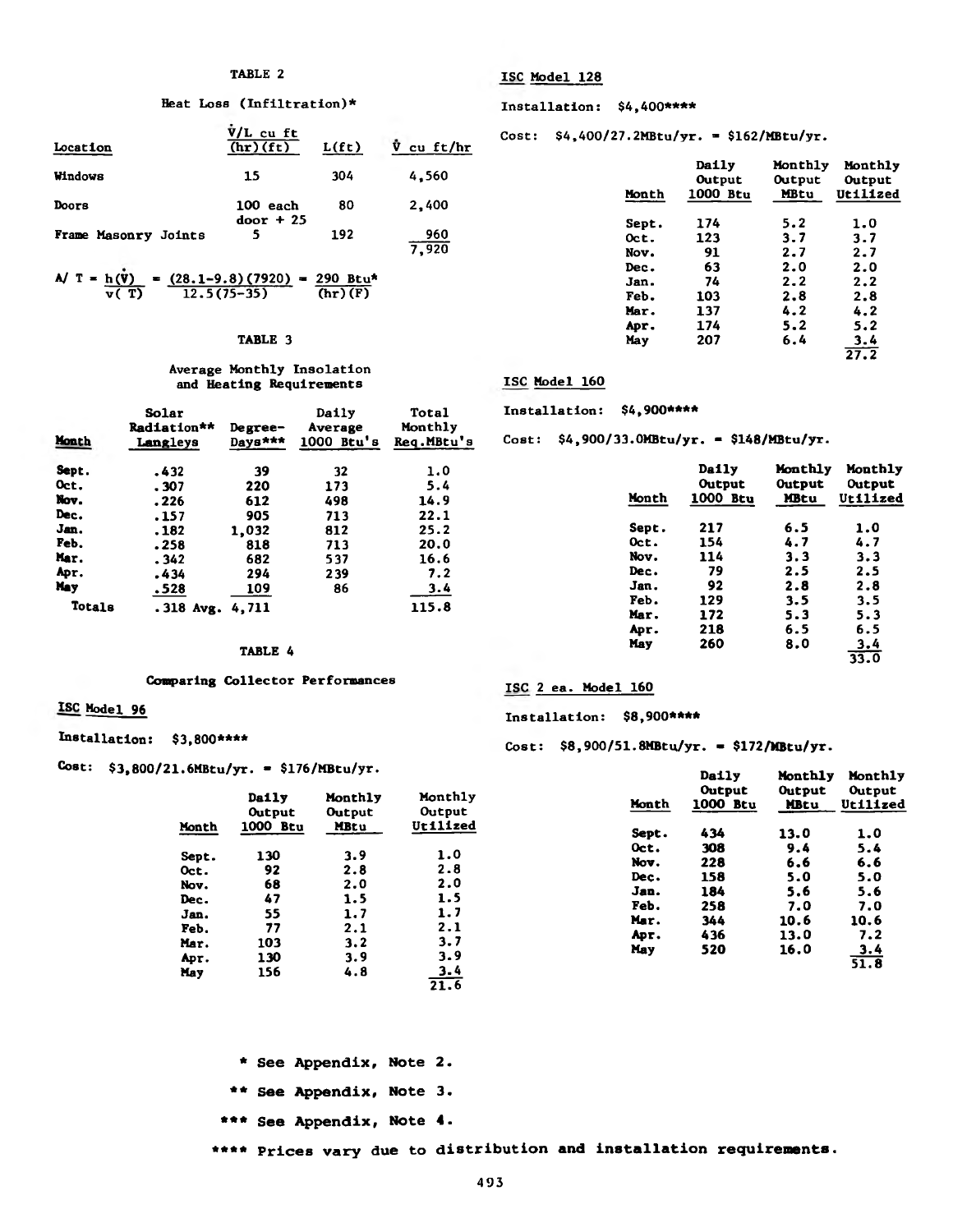### **Fuel Savings, Not Diverting Excess Heat into Storage**

## **Propane Fuel (Basis)**

**fuel Increase)**

| Rating                  | 95000  | Btu/ga1            |
|-------------------------|--------|--------------------|
| Cost                    | . 355  | $\frac{\S}{\S}$    |
| Efficiency              | .60    |                    |
| Value                   | 6.22   | \$/MBtu            |
| Solar Collector         |        |                    |
| Rating                  | 160    | kBtu/day           |
| <b>Basis</b>            | 270    | days/yr.           |
| Fuel cost               | None   |                    |
| Annual output utilized  | 33.    | MBtu/yr.           |
| Propane fuel savings    | 205.26 | $\frac{2}{7}$      |
| Installation cost       | 4900   | \$                 |
| Wood Furnace            |        |                    |
| Output rating           | 75000  | Btu/hr             |
| Input-output efficiency | .54    |                    |
| Fuel cost               | 60.    | \$/cord            |
| <b>Desired output</b>   | 83     | MBtu/yr.           |
| Net fuel cost           | 4.61   | \$/MBtu            |
|                         | 382.63 | $\frac{2}{3}$ /yr. |
| Net fuel savings        | 133.63 | $\frac{2}{3}$ /yr. |
| Installation cost       | 700    | \$                 |
| Combined fuel savings   | 338.89 | s/yr.              |
| Maintenance costs       | 100.00 | $s/\text{yr}$ .    |
| Net fuel savings        | 238.89 | $s/\text{yr}$ .    |
| Payback time            |        |                    |
| Payback time (8% annual | 23.4   | yrs.               |

## **TABLE 6**

### **Fuel Savings, Using Excess Heat Diverted into Storage**

| 14.2   | z                                  |
|--------|------------------------------------|
| .72    |                                    |
| 4.15   | \$/MBtu                            |
| 344.45 | $\frac{1}{2}$ /yr.                 |
| 516.26 | $s/\text{yr}$ .                    |
| 171.81 | $s/\text{yr}$ .                    |
|        | S/yr.                              |
|        | $s/\text{yr}$ .                    |
|        | $s/\text{yr}$ .                    |
|        | yrs.                               |
| 13.2   | yrs.                               |
| 10.8   | yrs.                               |
|        | 377.07<br>100.00<br>277.07<br>20.2 |

## **APPENDIX**

## **Notes:**

**1• Most "R" values were obtained from James L. Threlkeld, (1970) Thermal Environmental Engineering, Tables 14.1 and 14.3(8) .**

**(1968) ASHRAE Guide and Data Book Glass "R" values were obtained from The Trane Co., (1965) Trane Air Conditioning**

**Manual, Table 3-2(9).**

**Earth covered concrete walls "R" values were obtained from Carrier Air Conditioning Co., Handbook of Air Conditioning Design, Tables 35, 36, and 37(3).**

**2. Infiltration was estimated from the crack method using information mainly from Carrier, Handbook of Air Conditioning Design, Chapter 6(3).**

**The values of enthalpy and specific volume were read from ASHRAE "Psychrometric Chart No. 1," Sea Level(l). The assumed average conditions were 35°F with 30% relative humidity outside and 75°F with 50% relative humidity inside. Considering an outside temperature extreme of 5°F, the value would be 256 Btu/hr°F or 12% change. But the air flow will be greater because of greater stack effect, so this will decrease to only 5% or 6% deviation from 290 Btu/(hr)(F) average. Thus, using this average value as a constant for any outside temperature will not introduce a significant error.**

- **3. Mean solar radiation in Langleys were obtained from Jan F. Kreider and Frank Kreith, Solar Heating and Cooling, Table C.5. The values for Manhattan, Kansas, and Columbia, Missouri, are averaged and listed in Table 3, Column 1(6)(5).**
- **4. The Degree Days listed in Table 3, Column 2, are from Bruce Anderson, The Solar Home Book, Appendix 1.4(2).**
- **5. The payback time N, allowing 8% annual fuel increase, can be computed from the following equation:**

 $N(Ss.s.)$   $(1 + iN/2) =$   $Scoll = Sw.f.$ 

**Note: There are no allowances for the loan costs in computing the payback times. Perhaps "i" should really be the fuel projected increases minus the interest cost of the investment.**

## **BIBLIOGRAPHY**

- **(1) American Society of Heating, Refrigerating and Air-Conditioning Engineers, (1972) ASHRAE Handbook of Fundamentals,**
- ( 2 ) **Anderson, B. and Riordan, M., (1976)**